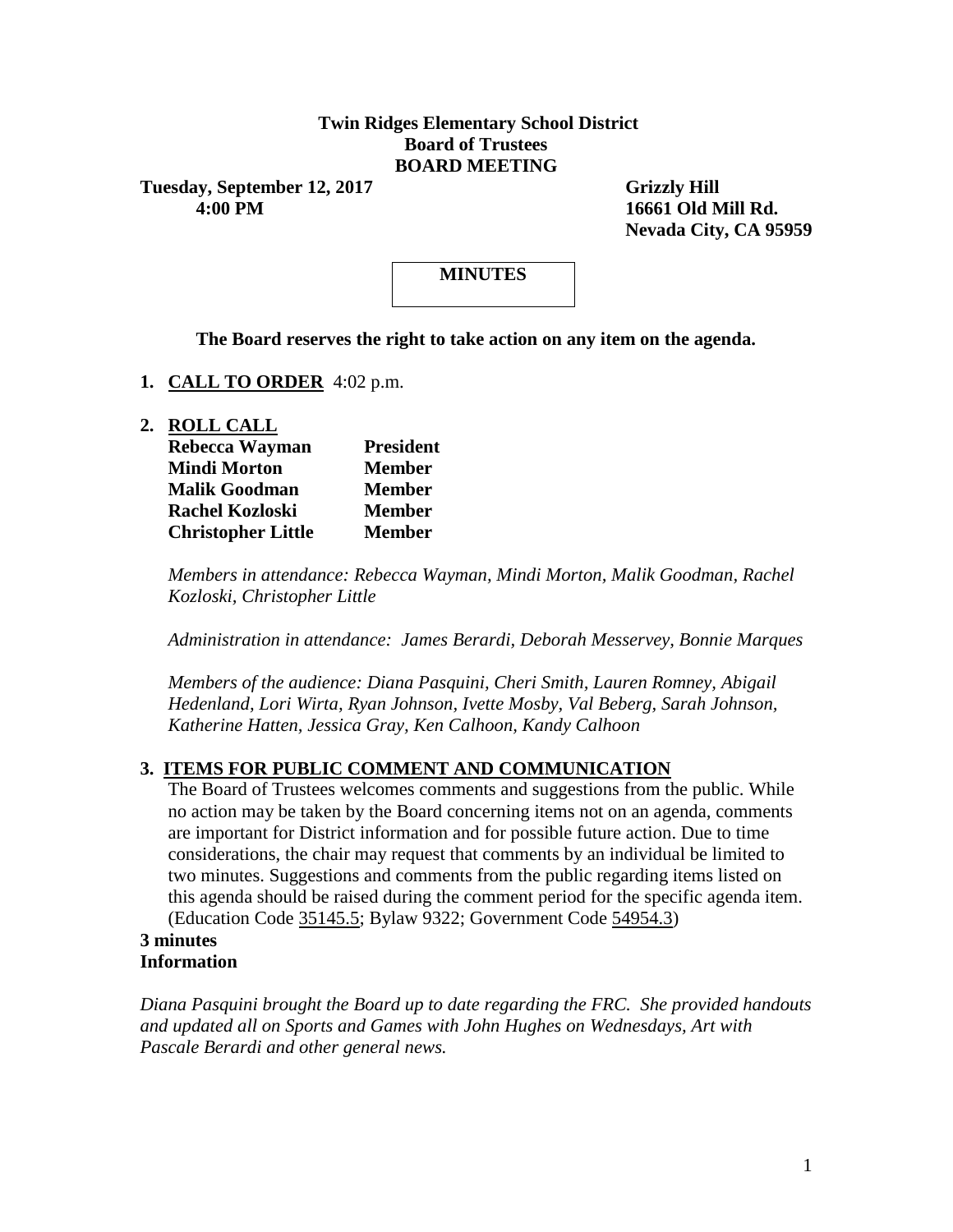*A parent stated she felt student privacy rights were being violated at our school, and that children should be safe and the reason they are not safe is the discussion of private issues.*

## **4. CONSENT**

Consent items shall be items of a routine nature or items for which no Board discussion is anticipated and for which the Superintendent recommends approval. The public has a right to comment on any consent item. At the request of any member of the Board, any item on the consent agenda shall be removed and given individual consideration for action as a regular agenda item.

## **4.1 THE BOARD WILL REVIEW AND APPROVE THE SEPTEMBER 12, 2017 AGENDA**

# **4.2 THE BOARD WILL REVIEW AND APPROVE THE MINUTES OF AUGUST 15, 2017**

(buff backup)

## **4.3 THE BOARD WILL REVIEW AND APPROVE THE MINUTES OF SEPTEMBER 5, 2017 SPECIAL BOARD MEETING** (buff backup)

## **4.4 APPROVE WARRANTS**

*Mindi Morton moved and Rebecca Wayman seconded to approve the Consent Items as presented. 3-0*

#### **5. RECOGNITION OF SERVICE BY MARY TOSCANI 3 minutes Information**

*Rebecca Wayman read the recognition to the Board.*

### **6. RECOGNITION OF SERVICE BY RALPH HENSON 3 minutes Information**

*Rebecca Wayman read the recognition to the Board.*

#### **7. RECOGNITION OF SERVICE BY STEFANIE FREYDONT 3 minutes Information**

*Rebecca Wayman read the recognition to the Board.*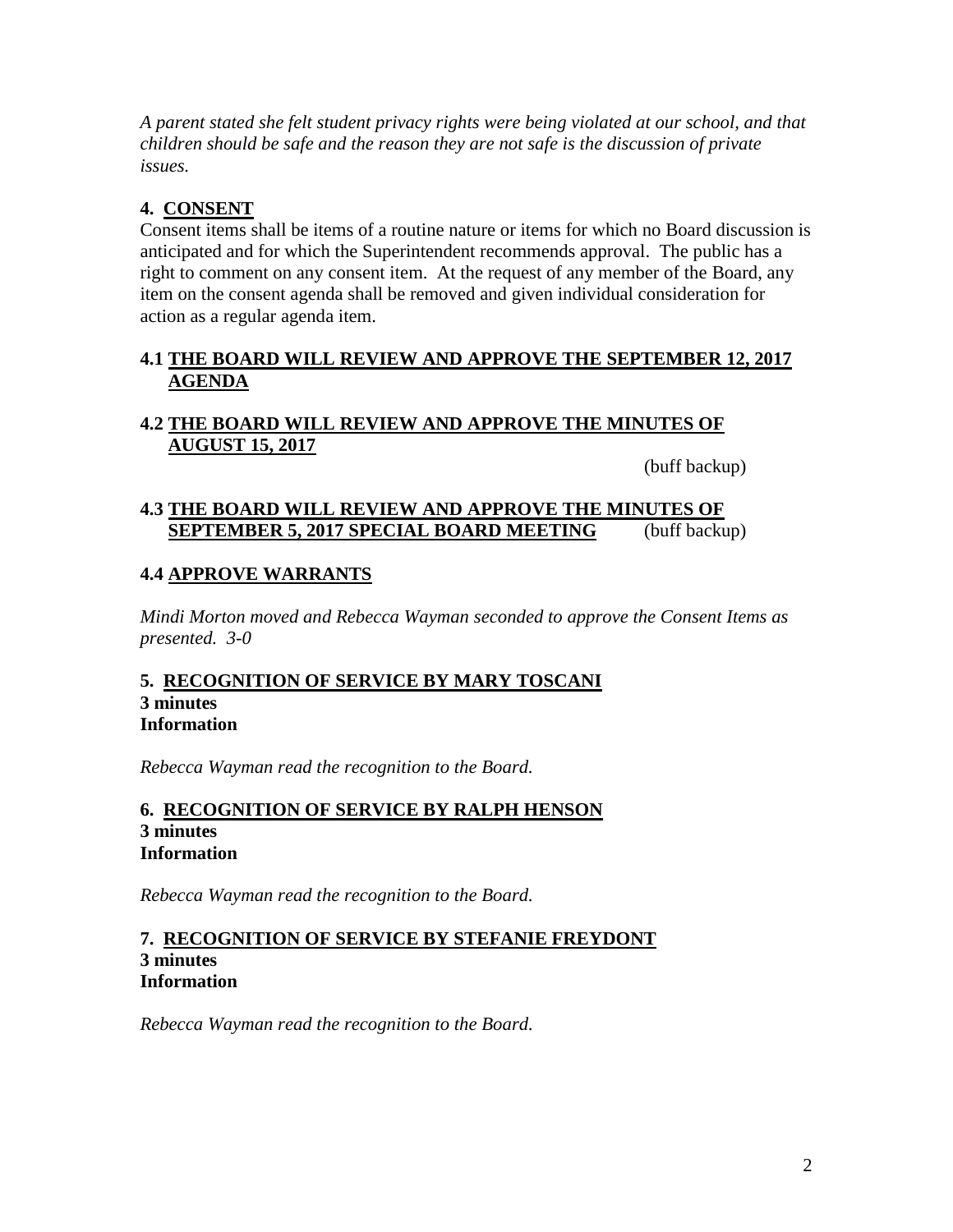#### **8. INTERVIEW BOARD CANDIDATES**

**10 minutes**

*Candidates were interviewed.*

#### **9. APPOINTMENT OF BOARD CANDIDATES 5 minutes**

# **Action**

*Rebecca Wayman moved and Mindi Morton seconded to appoint Rachel Kozloski as a Board Member. 3-0 Rebecca Wayman moved and Mindi Morton seconded to appoint Christopher Little as a Board Member. 3-0 James Berardi swore both new Board Members in.*

## **10. TEACHERS REPORT**

#### **5 minutes Information**

a. Washington School Enrollment

| Grade                         | --<br>n |  |          |   |          |  | $\mathbf{L}$<br>'otal |
|-------------------------------|---------|--|----------|---|----------|--|-----------------------|
| $\sim$<br>$C_{4}$<br>Students |         |  | --<br>-- | - | -<br>. . |  |                       |

b. Grizzly Hill School Enrollment

| $\sim$<br>Grade | <b>TK/K</b>         |     |  |     |  | m<br>∙ula. |
|-----------------|---------------------|-----|--|-----|--|------------|
| <b>Students</b> | $\cdot$<br><b>.</b> | ⊥ ∪ |  | ⊥ ~ |  |            |

*Cheri Smith and all staff in attendance introduced themselves to the new Board Members and informed all that they are a unified staff who enjoy each other's company and are in agreement. She stated that it has been a difficult month due to the Pleasant fire, as well as, the verbal harassment teachers have been receiving from some parents of students attending this school. She also stated that the staff is STARs: Safe, Trustworthy, Achieves Excellence, Respectful, and Steadfast. She also informed all that the staff and their union are looking into finding out what can be done to ensure a safe place to work.*

## **11. NEED DECLARATION CERTIFYING THAT THERE IS AN INSUFFICIENT NUMBER OF CERTIFICATED PERSONNEL**

# **5 minutes**

**Action** (pink backup)

*James Berardi provided an explanation. Rachel Kozloski moved and Mindi Morton seconded the Need Declaration certifying that there is and insufficient number of certificated personnel. 5-0*

## **12. GANN RESOLUTION NO. 18-05**

 The Gann Limit Calculation is the legal restriction for spending adjusted by inflation and ADA changes from the prior year compared to current year actual expenditures. This restriction is a component of the State's legal restricted spending limit according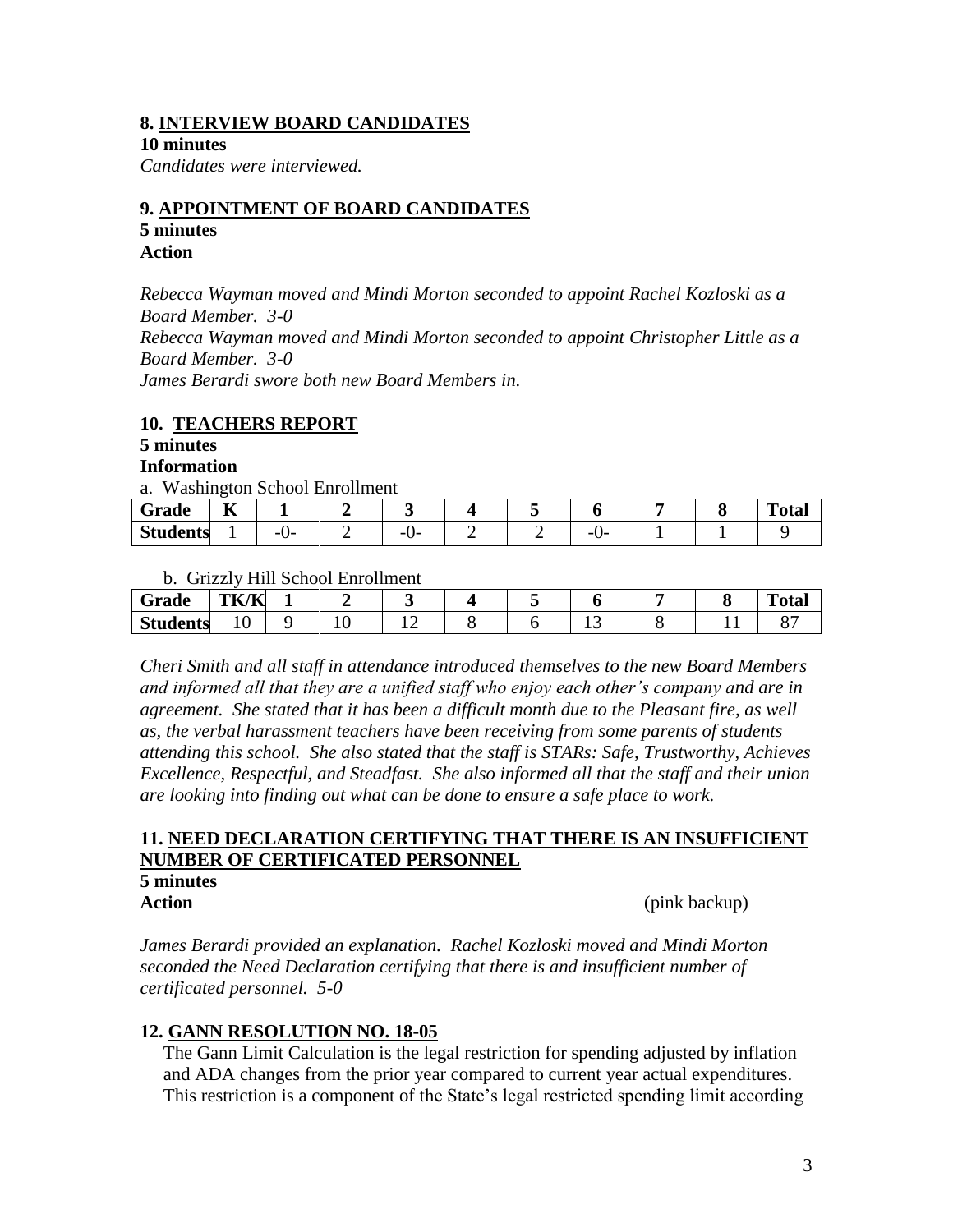to Prop. 4, also known as the "Gann Limit." This is an annual Board action. The superintendent recommends approval. (salmon backup)

*Deborah Messervey provided an explanation. Mindi Morton moved and Rachel Kozloski seconded to approve GANN Resolution No. 18-05. Ayes: 5, Nays: -0-, Abstain: -0-, Absent -0-*

**5 minutes Action**

#### **13. SECOND READING OF AR 5141.52 AND BP 5141.52 SUICIDE PREVENTION 2 minutes Information** (white backup)

#### **14. SECOND READING AR 5131.62 AND BP 3513.3 TOBACCO POLICIES 2 minutes Discussion** (yellow backup)

#### **15. CLASSIFIED RECONFIGURATION 2 minutes Discussion**

*James Berardi explained the situation regarding maintenance personnel, as well as, our temporary aide substitutes. He proposed that one maintenance position be raised to 8.5 with 1 day per week spent in Washington and receiving prorated benefits. He also proposed the hiring of one temporary aide substitute as a full time aide with the expectation that the other temporary aide substitute would be hired as a full time aide if/when the person in that position leaves in several months.*

*Mindi Morton moved and Christopher Little seconded to raise one maintenance position to 8.5 with prorated benefits. 5-0* 

*Rachel Kozloski moved and Mindi Morton seconded to approve the hire of one full time aide now and the hiring of another full time aide if/when the person in that position leaved in several months. 4-1*

**16. BOARD RETREAT 2 minutes Discussion**

*Discussion ensued. It was decided that the Board Retreat will be scheduled outside of this meeting.*

**17. PARENT FEEDBACK 2 minutes Discussion**